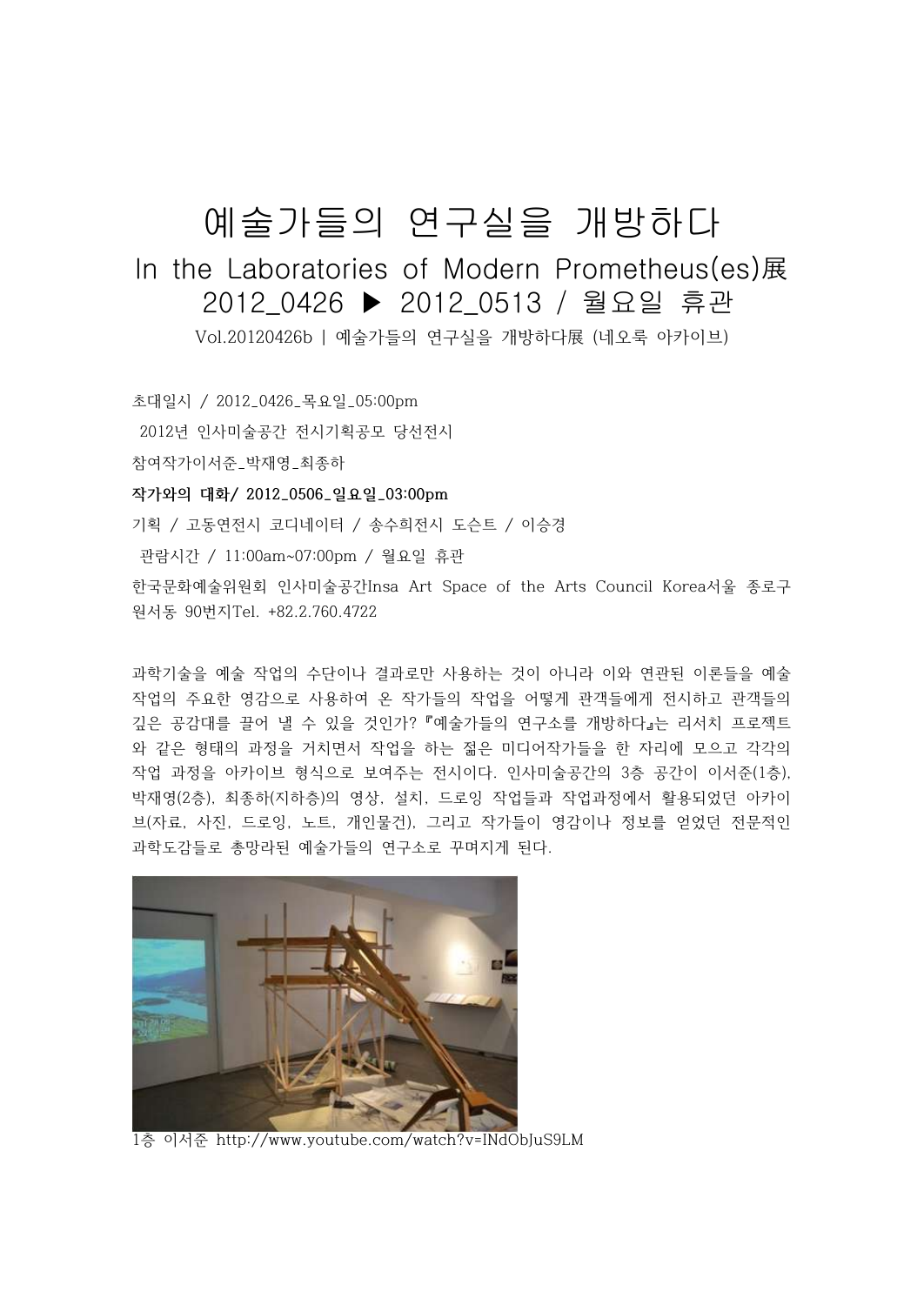

2층 박재영 http://www.youtube.com/watch?v=NbLUALqwuWo



3층 최종하 http://www.youtube.com/watch?v=azj3serheq4

서문: 예술가들의 연구실을 개방하다. 고동연 (기획자) 인사미술공간, 4월 26일–5월 13일, 서울

-------------------------

이제까지 현대 미술에서 과학이 어떻게 예술적 표현과 주제를 확대시킬 수 있는지에 대한 많 은 논의들이 이루어져 왔다. 하지만 정작 예술계에서 '과학'을 사용하는 방식은 과학기술적인 매체를 사용하여 관람객들의 인지 능력을 향상시키거나 확대시키는 데에만 집중되어 왔다. 미 디어 전시들은 영상매체의 공감각적인 표현이나 단순한 상호소통적인 예술적 기재 (apparatuses)들을 부각시키는 데에만 한정되어 왔다. 뿐만 아니라 관람객과 예술가들이 만나 는 기존 미디어 아트들은 모두 기술과학을 지나치게 유토피아적인 관점에서 접근하여 왔다.<br>결과적으로 이제까지 국내의 미디어 아트 관련 전시들은 비주류적이고 과학에 냉소적인 일련 의 젊은 작가들의 움직임을 제대로 재현하는 데에 있어 여러 한계점을 드러내어 왔다.

이번 전시는 과학기술매체보다는 과학과 인문과학, 사회비평이 만나는 접점에 위치한다. 전시 회에 소개될 이서준, 박재영, 최종하는 기술과학과 연관된 매체를 사용한다는 의미에서 일반 적인 미디어 작가들과는 구분된다. 이들의 주된 예술적 수단은 결코 화려하고 스펙터클하며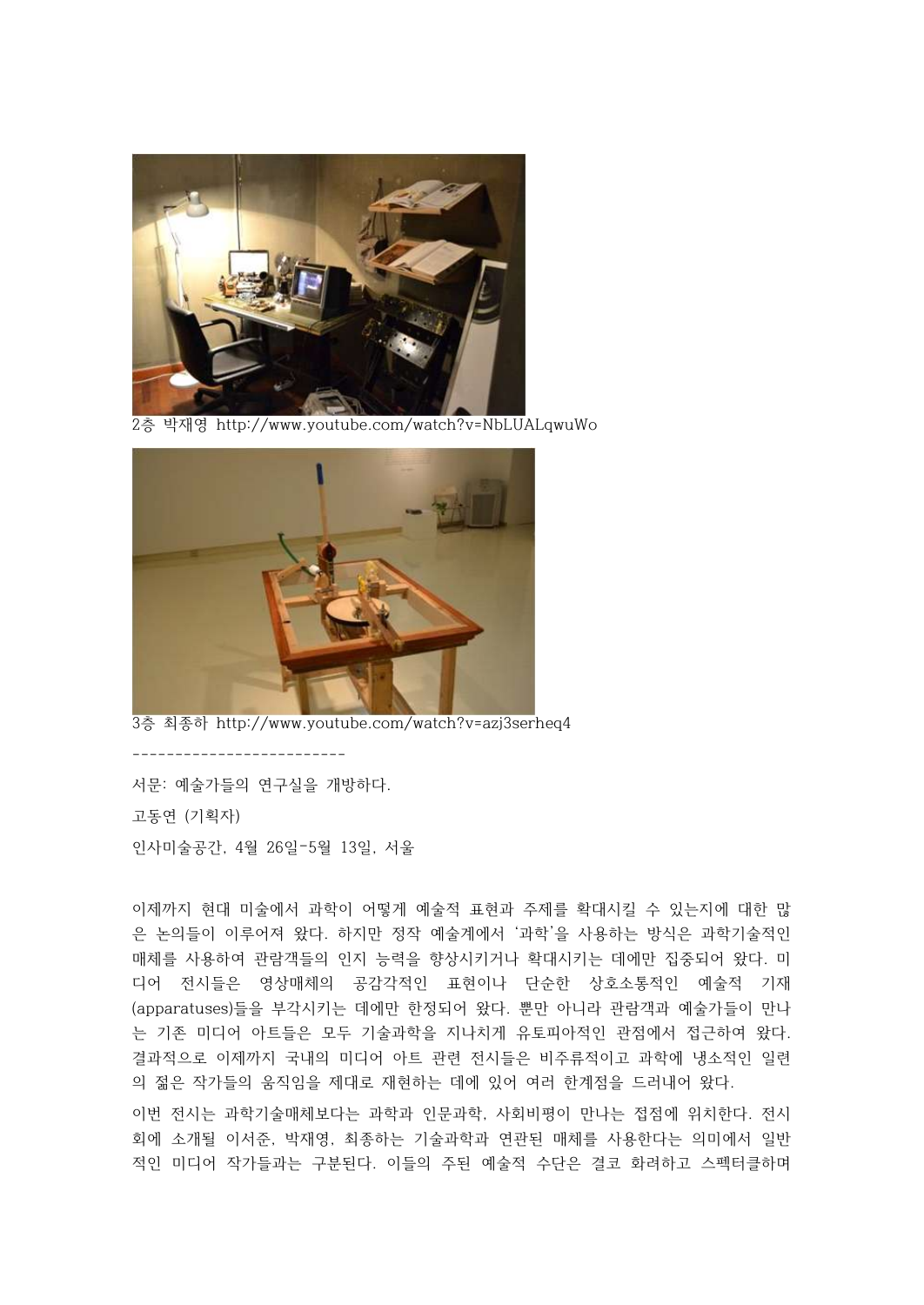편리한 각종 영상매체가 아니다. 전문적인 과학적 지식과 체계적인 방법론들이 사용되지만 작 업의 결과는 오히려 로우 테크에 가깝다. 또한 전문적인 과학적 지식을 사용하는 목적도 황당 한 경우들이 많다. 이서준은 후생인류의 미래를 탐구하기 위하여 오래된 진화론적 모델, 르네 상스 시대의 도면을 참고 자료로 사용한다. 박재영에게 과학계가 주장하는 '믿을 만한 통계'나 첨단 장비, 그리고 '잘 나가는' 과학자들의 귄위는 의심의 대상이다. 최종하에게 현대 과학기 술에서 사용되는 기계와 에너지원들은 부조리하거나 심지어 파괴적이다. 그래서 작가는 불편 하고 심지어 제대로 작동하지 않는, 그러나 결국 자신의 필요와 욕구에 더 부합하는 "인디 머 신"을 고안하여 왔다.

하지만 전시장에서 정작 작가들이 도입하고 있는 다양한 과학적 이론, 지식, 과학사상사의 쟁 점들이 관람객에게 제대로 전달되기란 쉬운 일이 아니다. 작가들은 오랜 리서치와 사전 작업,<br>연구를 바탕으로 작업을 발전시키지만, 대부분의 이러한 과정들은 전시장에서 생략되고 관객 에게 전시되지 않는다. 대신 관객들은 이서준의 '후생인류 프로젝트'가 지닌 아름다운 자태와 박재영의 '다운라이트' 일렉트로닉스의 반짝거리는 표면, 최종하 작가의 '인디 머신'이 지닌 기이하면서도 오래된 감수성을 자극하는 나뭇결에 감탄하게 된다. 관객들은 과정이 아니라 그 들에게 더욱 친숙한 전통적인 조각이나 물질적인 결과물들에 자극 받고는 한다.

그러므로 미디어 예술을 기획하는 주도적인 흐름과는 달리 본 전시는 연구실이라는 개념을 통 하여 작가들이 작업과정과 연관된 과학적 지식들을 아카이브 형식으로 관람객에게 선보이고자 한다. 이러한 전시 방법은 관객들이 더 이상 결과로서의 작업뿐 아니라 이들 작가들의 기발한 아이디어와 과정에 더욱 주목하도록 유도하기 위한 것이다. 이것은 예술의 창작과정이 매우 복합적이고 다양한 인문, 그리고 과학적인 사고로부터 출발한다는 것을 보여주기 위한 것이기 도 하다.

마지막으로 이번 전시는 아카이브가 지닌 이중적인 의미에 대해서도 질문을 던진다. 아카이브 는 현대미술에서 꾸준히 결과가 과정의 중요성이 결과의 그것보다 더욱 중시되면서 각광받게 된 전시 방식이다. 여기서 아카이브 전시 방식은 무엇보다도 관객과 예술가의 소통의 폭과 깊 이를 확대시키고 심화시키기 위한 것이어 왔다. 그러나 동시에 결국 전시된 아카이브들도 작 가가 선택한 귀하고 특이한 물건들에 해당한다. 아카이브 전시방식은 현대예술의 개방성을 상 징하면서도 작가와 관객 사이에 여전히 거리감이 존재할 수 밖에 없다는 사실을 일깨워 준다.<br>작가의 아카이브는 관객들에게 쉽고 편하게 접근할 수 있는 대상이 아니라 신기하고 독특한,<br>물론 아직도 어려운 것으로 인식되기 때문이다. 게다가 과연 어디까지가 적합한 아카이브의 한계인지도 확실치 않다. "예술가에게 영감을 주는 예술적, 과학적 아카이브의 한계는 무엇인 가, 그리고 그것은 누가 결정할 수 있는가?" 그러므로 예술가들이 직접 사용하고 고른 아카이 브가 지닌 개방성의 문제점 (관객과의 관계에서나 그 한계점들), 또한 이번 전시회에서 관객들 이 관심을 지녀주었으면 하는 관전 포인트이다.

Foreward: In the Laboratories of Modern Prometheus(es) Dongyeon Koh April 26 – May 13, 2012. Insa Art Space, Seoul

The question of how science can expand the scope of artistic expression in contemporary art has already been much debated. The curatorial and critical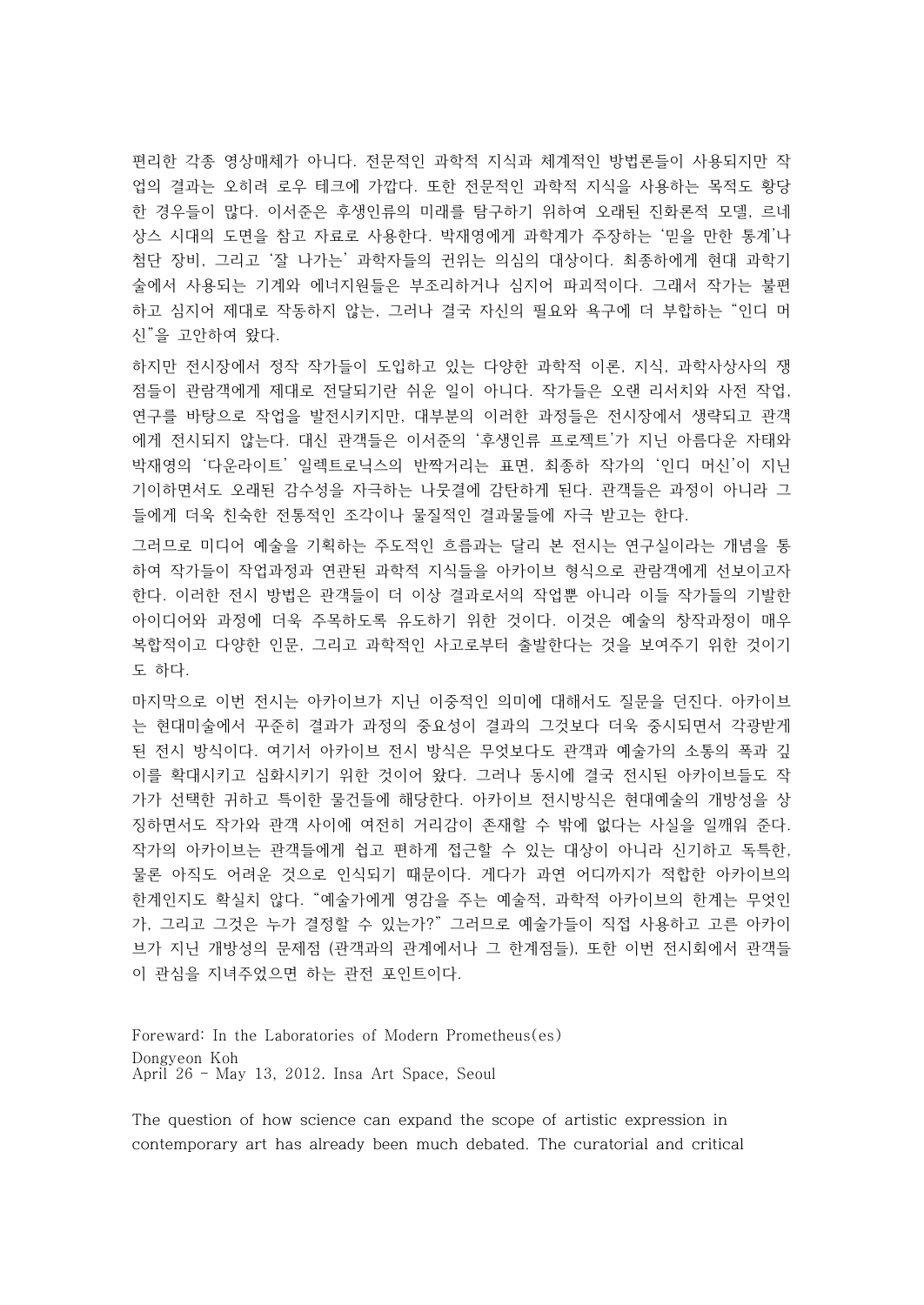approach toward the influence of scientific knowledge and technological advancement in art, however, has been overly concentrated on the improvement of the audiences' cognitive abilities through the use of scientific media. Oftentimes, media related exhibitions have been replete with euphemisms toward video media or interactive apparatuses. It becomes commonplace that majority of media arts--where viewers and artists allegedly meet--have manifested an excessively utopian perspective toward art and science collaboration. The dominant curatorial approach toward media art so far, thus, have shown themselves to be limited when it comes to reflecting subliminal, yet important tendency among younger generation of artists who take a cynical stance toward science. This exhibition is located at the point of contact between science, humanities and social criticism, rather than scientific media and apparatuses. Seojoon Lee, Jaeyoung Park, and Jongha Choi, the artists to be featured in the exhibition, are distinct from the more common type of media artists using visual and technological equipments. The notable methods appropriated by these artists are less to do with spectacular, comprised of easy-to-watch video images. Although they do use expert scientific knowledge and systematic methodologies, the outcomes of their works are actually based upon low-techs. In many cases, moreover, their aims, in using such expert knowledge, appear to be absurd. Seojoon Lee, for instance, has consulted old evolutionary models and Renaissance-era blueprints to study the future of humanity. To Jaeyoung Park, "credible statistics" endorsed by scientists, cutting edge equipment and "successful" scientists are rather subjected to scrutiny. According to Jongha Choi, the dominant mechanical structures energy sources for most of the advanced machines and gadgets used in our everyday turns out to be irrational or, worse, harmful for humanity. Here, Choi devised his "Indie Machine(s)," which appear to be inconvenient and does not even work properly, at least, yet ultimately, corresponds more closely to his own necessity and desire.

In the exhibition space, however, appropriating the proper method of reflecting the controversy as well as the advancement of diverse scientific theories, knowledge and thoughts as adopted by contemporary artists is far from being an easy task. The artists develop their works based on long research, advance work and study, but most of these processes have been left out of the exhibition and not for public display. Instead, viewers end up with finding themselves admiring the beautiful artistic installation of Seojoon Lee's "Future Human Project," the sparkling surfaces of the electronics in Jaeyoung Park's "Downright" and the odd wood grain of Jongha Choi's "Indie Machine." For the audience can be more easily attracted to and stimulated by some familiar notions of sculpture and material artistic production--rather than the process itself.